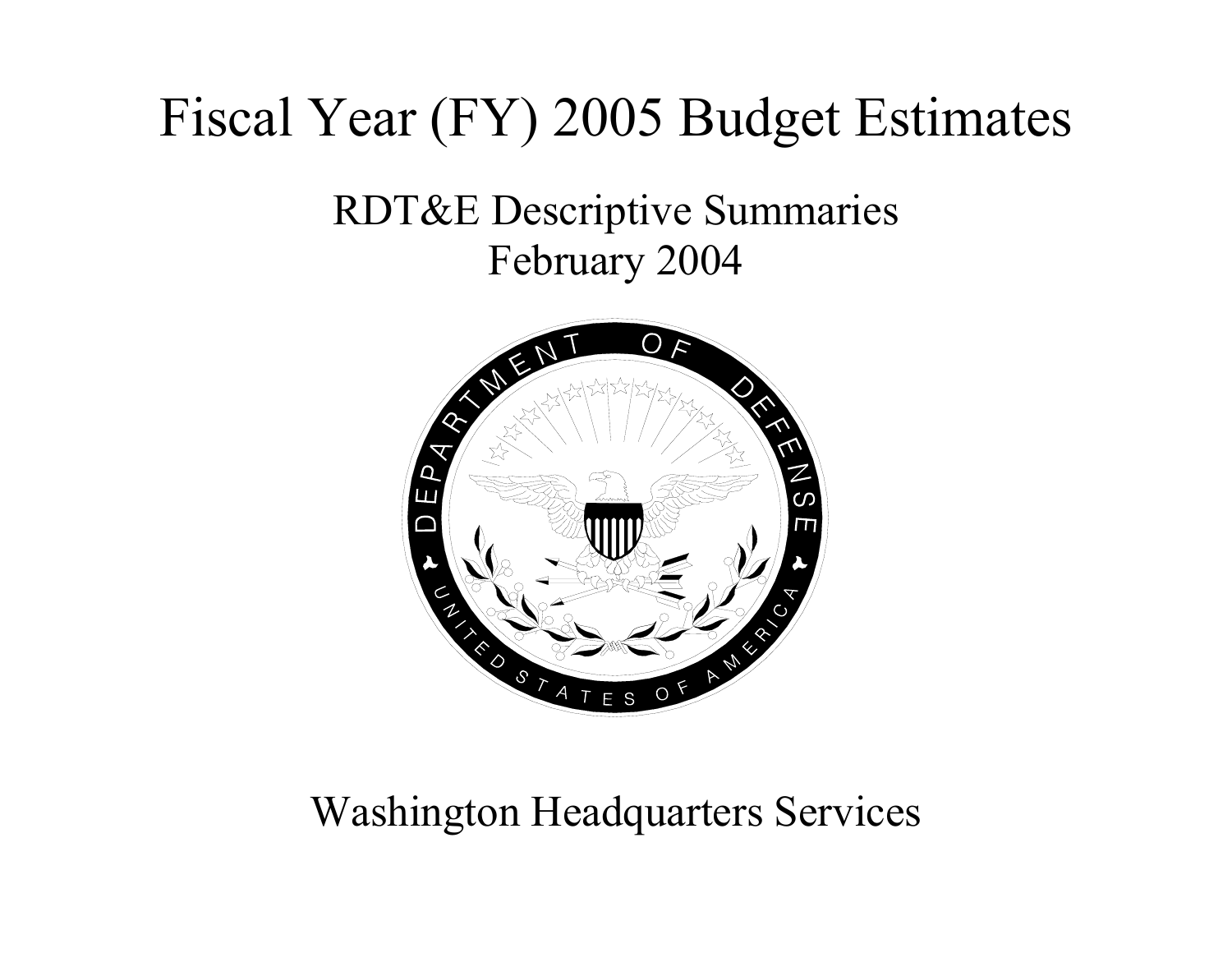# **Exhibit R-1, RDT&E Programs**

# **Department of Defense Washington Headquarters Services**

# **Appropriation: Research, Development, Test Sexual Appropriation: Research, Development, Test Sexual Appropriation: Pate: February 2004 and Evaluation, Defense-Wide**

|                                                                                   |                                  |                          |                   | DOMARS IN MINIONS |                   |
|-----------------------------------------------------------------------------------|----------------------------------|--------------------------|-------------------|-------------------|-------------------|
| <b>PE 0901598D8W</b><br><b>Items</b>                                              | <b>Budget</b><br><b>Activity</b> | Project<br><b>Number</b> | <b>FY</b><br>2003 | <b>FY</b><br>2004 | <b>FY</b><br>2005 |
| OSD-Wide Email System Modernization                                               | 6                                | P945                     |                   | .185              | .200              |
| <b>OSD-Wide Common Business Applications</b>                                      | 6                                | P945                     |                   | .834              | .800              |
| Foreign Visits System (SPAN)                                                      | 6                                | P945                     |                   | .278              | .500              |
| P&R Process Support Correspondence Management System                              | 6                                | P945                     |                   |                   | .200              |
| Reserve Affairs Correspondence Management System                                  | 6                                | P945                     |                   | .167              |                   |
| <b>FOIA Xpress</b>                                                                | 6                                | P945                     |                   | .094              |                   |
| WHS SECDEF Standard Integrated Document Control and<br><b>Coordination System</b> | 6                                | P945                     |                   | .209              |                   |
| <b>Total PE 0901598D8W</b>                                                        | 6                                | P945                     |                   | 1.767             | 1.700             |

 **Dollars in Millions** 

**Exhibit R-1, RDT&E Programs**  (Exhibit R-1, Page 1 of 1)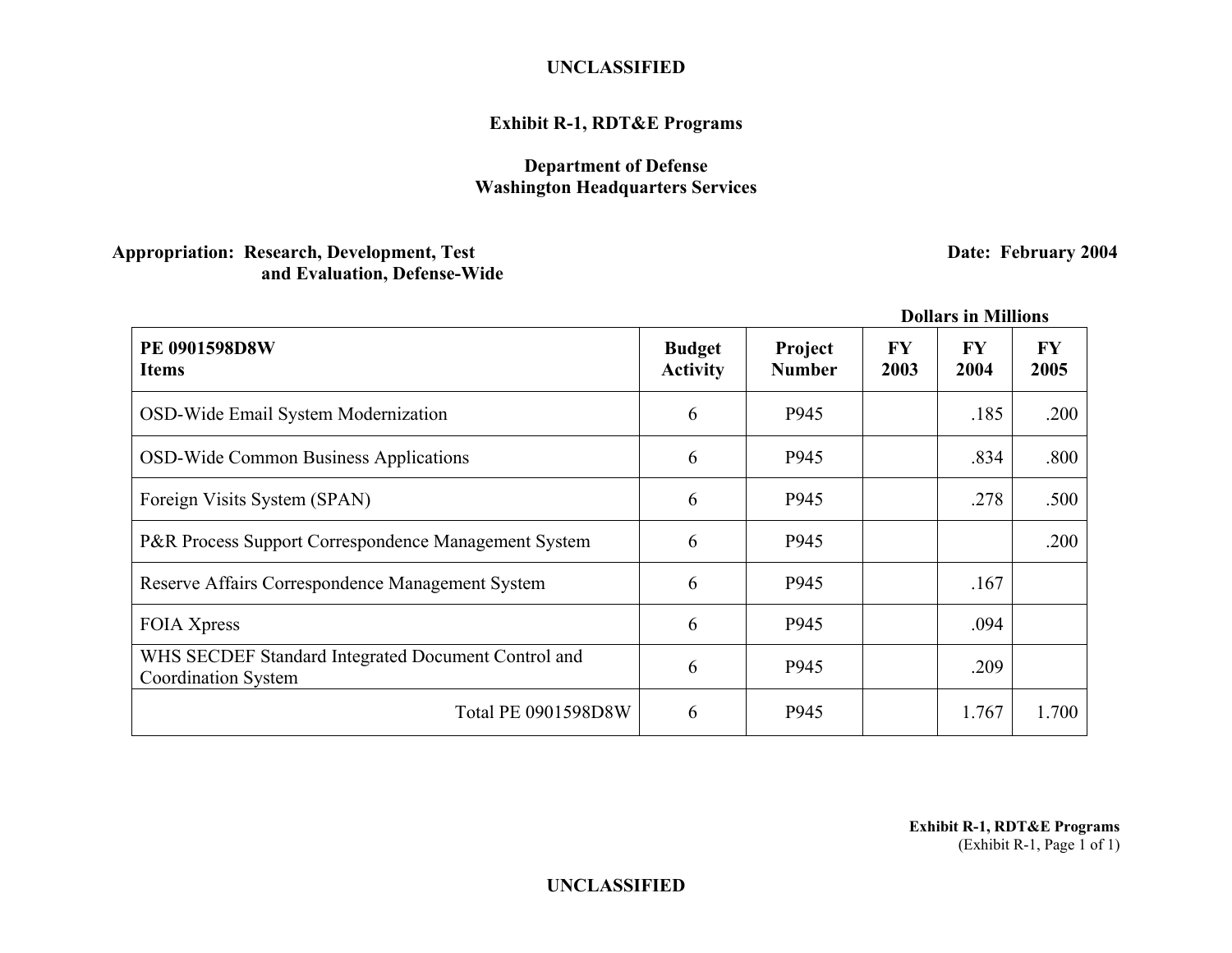| Exhibit R-2, RDT&E BUDGET ITEM JUSTIFICATION SHEET                            |        |         |         |                                                                                      |         |         |         | DATE February 2004  |                   |
|-------------------------------------------------------------------------------|--------|---------|---------|--------------------------------------------------------------------------------------|---------|---------|---------|---------------------|-------------------|
| <b>APPROPRIATION/BUDGET ACTIVITY</b><br>RDT&E/Defense-Wide/BA 6               |        |         |         | <b>R-1 ITEM NOMENCLATURE</b><br>IT Software Development Initiatives<br>PE 0901598D8W |         |         |         |                     |                   |
| COST (In Millions)                                                            | FY2003 | FY 2004 | FY 2005 | FY 2006                                                                              | FY 2007 | FY 2008 | FY 2009 | Cost to<br>Complete | <b>Total Cost</b> |
| <b>Total Program Element (PE)</b><br>Cost                                     |        | 1.767   | 1.700   | 1.200                                                                                | 1.400   | 1.200   | 1.400   |                     | 8.667             |
| OSD-Wide Email System<br>Modernization                                        |        | .185    | .200    | .200                                                                                 | .200    | .200    | .200    |                     | 1.185             |
| OSD-Wide Common Business<br>Applications                                      |        | .834    | .800    | .600                                                                                 | .600    | .600    | .600    |                     | 4.034             |
| POL -Foreign Visits System                                                    |        | .278    | .500    | .400                                                                                 | .400    | .400    | .400    |                     | 2.378             |
| P&R Process Support<br>Correspondence Management<br>System                    |        |         | .200    |                                                                                      | .200    |         | .200    |                     | .600              |
| Reserve Affairs Correspondence<br>System                                      |        | .167    |         |                                                                                      |         |         |         |                     | .167              |
| WHS FOIA Xpress                                                               |        | .094    |         |                                                                                      |         |         |         |                     | .094              |
| WHS SECDEF Standard Integrated<br>Document Control and<br>Coordination System |        | .209    |         |                                                                                      |         |         |         |                     | .209              |

R-1 Shopping List - Item No. 138 - 1 of 138 - 11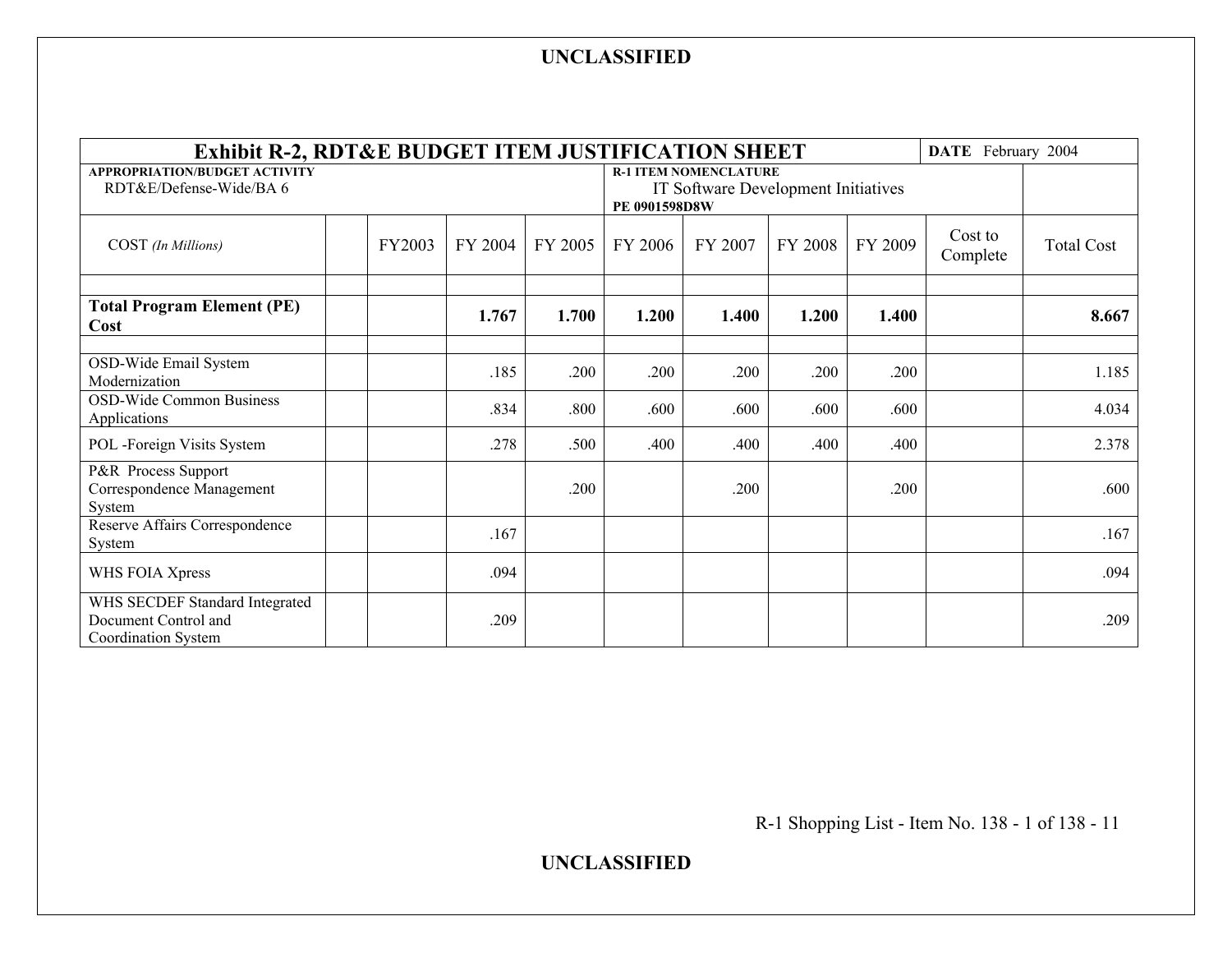| <b>RDT&amp;E BUDGET ITEM JUSTIFICATION SHEET (R-2 Exhibit)</b> |                                     | DATE<br>February 2004 |
|----------------------------------------------------------------|-------------------------------------|-----------------------|
| APPROPRIATION/BUDGET ACTIVITY                                  | <b>R-1 ITEM NOMENCLATURE</b>        |                       |
| RDT&E/Defense-Wide/BA 6                                        | IT Software Development Initiatives |                       |
|                                                                | <b>PE 0901598D8W</b>                |                       |

#### **(U) A. Mission Description and Budget Item Justification**

#### **(U) BRIEF DESCRIPTION OF ELEMENT**

#### **(U) Project Number and Title:** P945 - IT Software Development Initiatives

**(U) OSD-Wide E-mail System Modernization**. This project will determine system requirements and design, and develop improvements for the OSD-wide E-mail system for consolidation, improved operations, and information assurance, for all levels of classification (unclassified, classified, and Top Secret and above) at the Pentagon and alternate sites. It will increase the availability, reliability, and higher classification capabilities of the OSD E-mail system, and avoid high system operations and maintenance costs that would be incurred due to the age and obsolescence of the current system.

#### **(U) OSD-Wide Common Business Applications**.

**(U) 1. OSD-Wide Remote Access Service (RAS) and Wireless Program.** This project will focus on requirements evaluation, system and process design, and prototype development of OSD-wide RAS and wireless networks. This includes wireless personal digital assistants and wireless network, server and desktop systems. It will allow the OSD community to take advantage of emerging wireless technologies and meet user demands for these productivity-enhancing systems.

 **(U) 2. OSD-Wide Portal and Enhancements to OSD-Wide Implementation of Collaboration Tools.** This project will focus on requirements evaluation, system and process design, and prototype development of OSD-wide portal and collaboration tools. It includes system requirements evaluation, system and process design, development, integration, and application of information assurance initiatives. It will assure OSD-wide information technology architecture compliance and system interoperability, and provide implementation planning. It will allow the OSD community to take advantage of emerging portal and collaboration technologies and meet user demands for these productivity-enhancing systems.

R-1 Shopping List - Item No. 138 - 2 of 138 - 11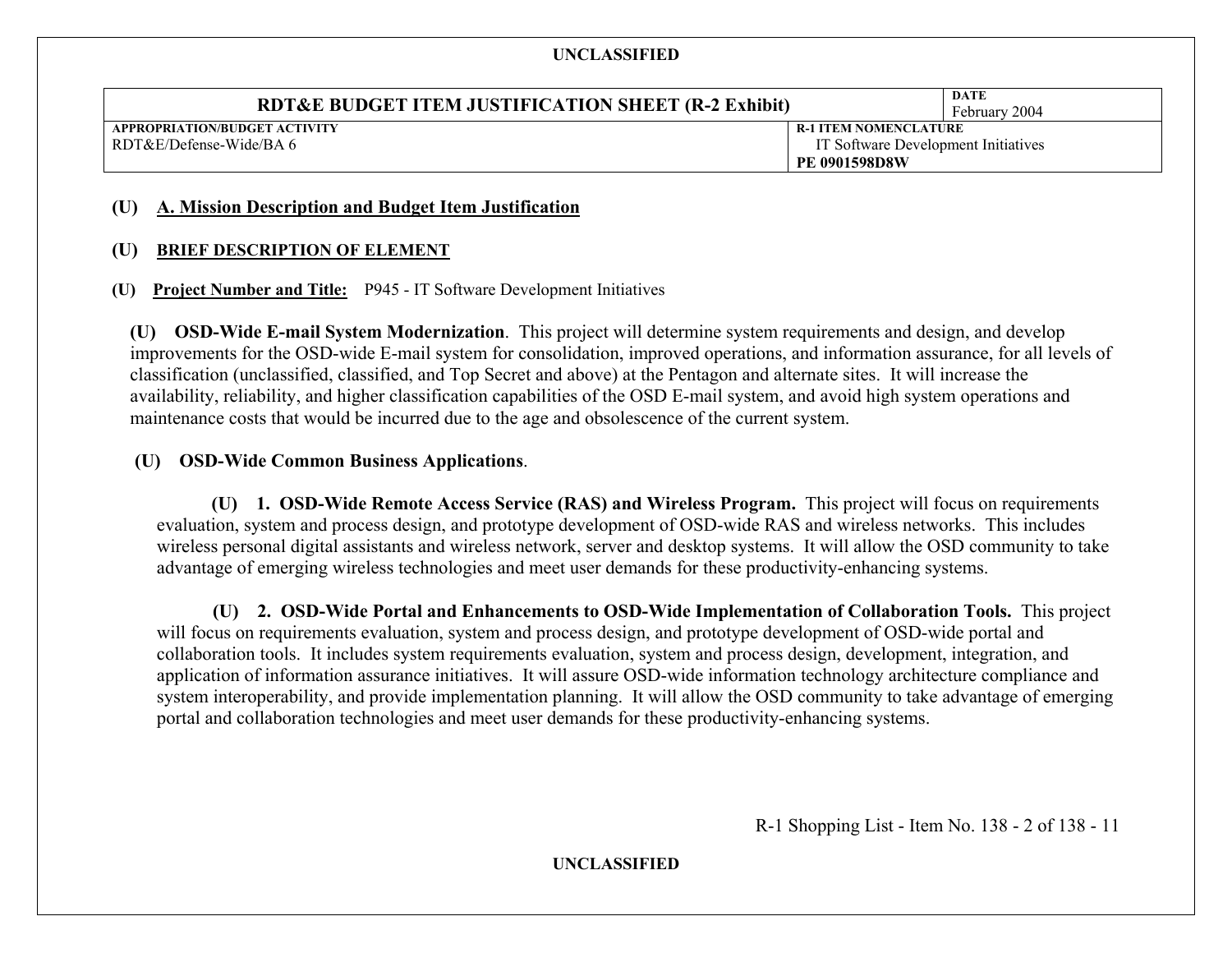| <b>RDT&amp;E BUDGET ITEM JUSTIFICATION SHEET (R-2 Exhibit)</b> |                                     | DATE<br>February 2004 |
|----------------------------------------------------------------|-------------------------------------|-----------------------|
| APPROPRIATION/BUDGET ACTIVITY                                  | <b>R-1 ITEM NOMENCLATURE</b>        |                       |
| RDT&E/Defense-Wide/BA 6                                        | IT Software Development Initiatives |                       |
|                                                                | <b>PE 0901598D8W</b>                |                       |

**(U) Foreign Visits System (FVS)**. This project includes redesign, technology upgrade and testing of the Department of Defense (DoD) portion of the FVS. The Office of the Under Secretary of Defense (Policy) initially fielded FVS to the military services and the Defense Intelligence Agency in 1990 for processing requests for visits by representatives of foreign governments to DoD Government and contractor facilities. The system has not substantially changed for over 10 years. This project will focus on software development and testing for other modules, such as the Foreign Visits System Confirmation Module (FVS-CM). The FVS-CM system supports the processing and confirmation of visits by foreign entities to U.S. defense and defense related facilities.

**(U) Office of the Undersecretary of Defense (Personnel & Readiness) Correspondence Management System.** This system will replace a nine-year old correspondence system with a thoroughly updated system that will take advantage of the latest technology to improve tracking and management of correspondence and suspenses. Development efforts will extend the capabilities of the correspondence management system to a full-featured document and image management system.

**(U) Reserve Affairs Correspondence System (TRACS)**. This project will upgrade the TRACS document repository to include both document/image records management and archival features. The system will be upgraded to provide digital signature support. The project will integrate XML transaction support with the Secretary of Defense Standard Integrated Document Control and Coordination System (SIDCCS). It is anticipated that commercial-off-the-shelf software will be acquired and modified to function with the TRACS design. This new functionality is necessary in order to provide compliance with DoD regulations.

**(U) Washington Headquarters Services (WHS) Freedom of Information Act (FOIA) Xpress**. Funding for this project expands functionality of the current system which captures case files for FOIA, Mandatory Declassification Review, and Security Review in support of the Offices of the Secretary of Defense. The software system will provide a redaction capability and further support connectivity to other agency FOIA programs. The current software system has been discontinued and is no longer supported. Part of this funding will be used to ensure that current data is retained and properly migrated into the new system. This system is currently being utilized in the Joint Staff's FOIA program as well as other DoD agencies.

R-1 Shopping List - Item No. 138 - 3 of 138 - 11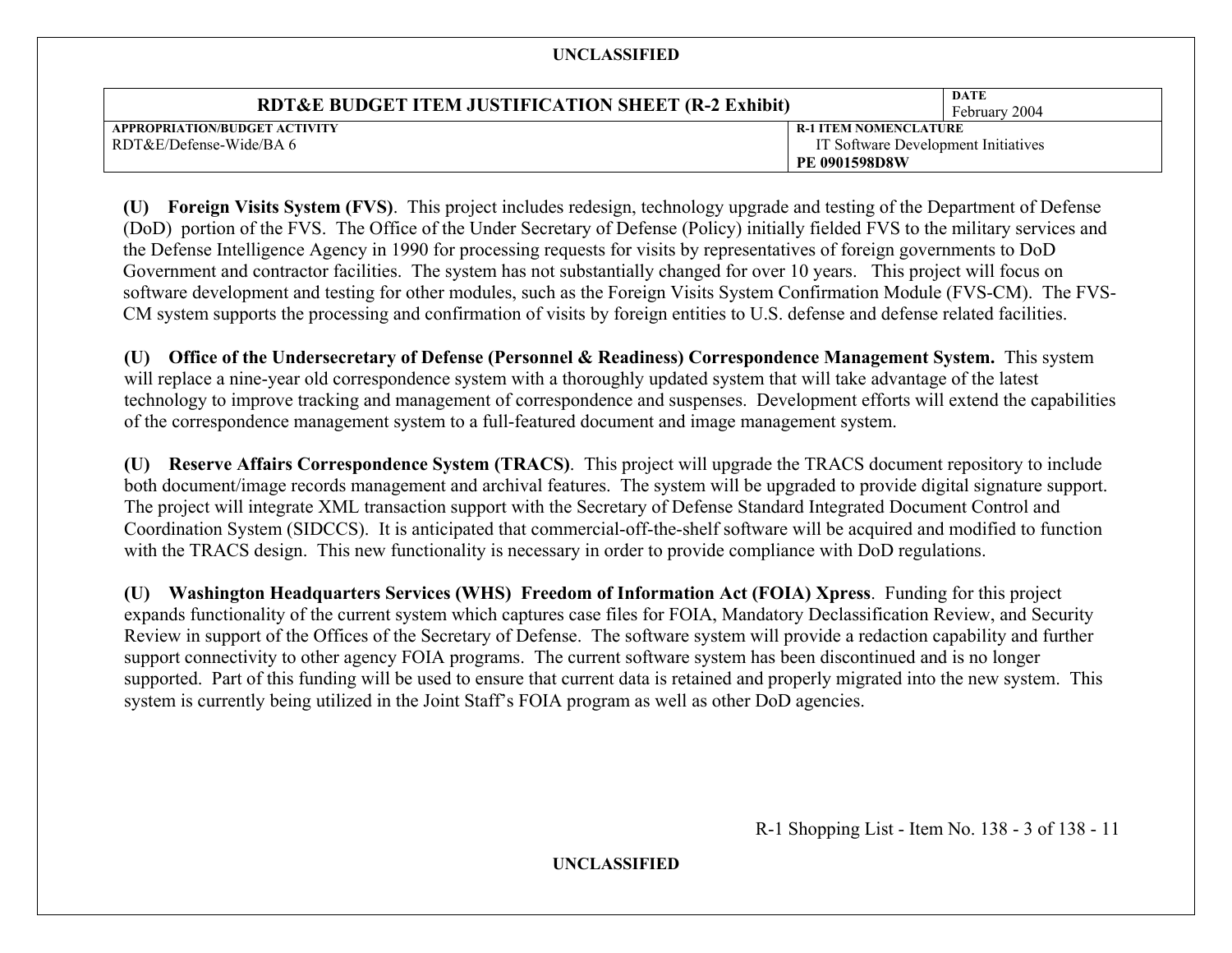| RDT&E BUDGET ITEM JUSTIFICATION SHEET (R-2 Exhibit) |                                     | DATE<br>February 2004 |
|-----------------------------------------------------|-------------------------------------|-----------------------|
| APPROPRIATION/BUDGET ACTIVITY                       | <b>R-1 ITEM NOMENCLATURE</b>        |                       |
| RDT&E/Defense-Wide/BA 6                             | IT Software Development Initiatives |                       |
|                                                     | <b>PE 0901598D8W</b>                |                       |

# **(U) WHS Secretary of Defense Standard Integrated Document Control and Coordination System (SIDCCS).** This project will develop the SIDCCS solution to all Offices of the Secretary of Defense components to improve the speed and quality of the decision-making process for the DOD leadership in the Pentagon. Through a standard interface with each of the component systems or use of the WHS Portal, SIDCCS will facilitate the coordination of activities for correspondence documents and enable the sharing

of critical metadata to track the flow of actions, and completion status of designated correspondence within and between the OSD, the Joint Staff, and the Services. The system will incorporate business process improvements and provide increased responsiveness to the Secretary of Defense.

# **(U) PROGRAM ACCOMPLISHMENTS AND PLANS:**

(U) FY 2003: N/A

# **(U) FY 2004 & 2005 Plans:**

# **(U) OSD-Wide Email System Modernization.**

 (U) FY 2004: The FY 2004 email modernization program will focus on evaluating various technologies to expand the current unclassified common enterprise-wide operations. Prototype next generation routers, switches, LANs, servers, and desktop devices will be purchased, tested and evaluated. This will ensure compliance with the Director of Central Intelligence Directive (DCID) 6/3, "Protecting Sensitive Compartmented Information within Information Systems," Defense Intelligence Agency policies, and provide a common, OSD-wide approach to secure connectivity and communications within the Pentagon and alternate spaces during peace and wartime.

R-1 Shopping List - Item No. 138 - 4 of 138 - 11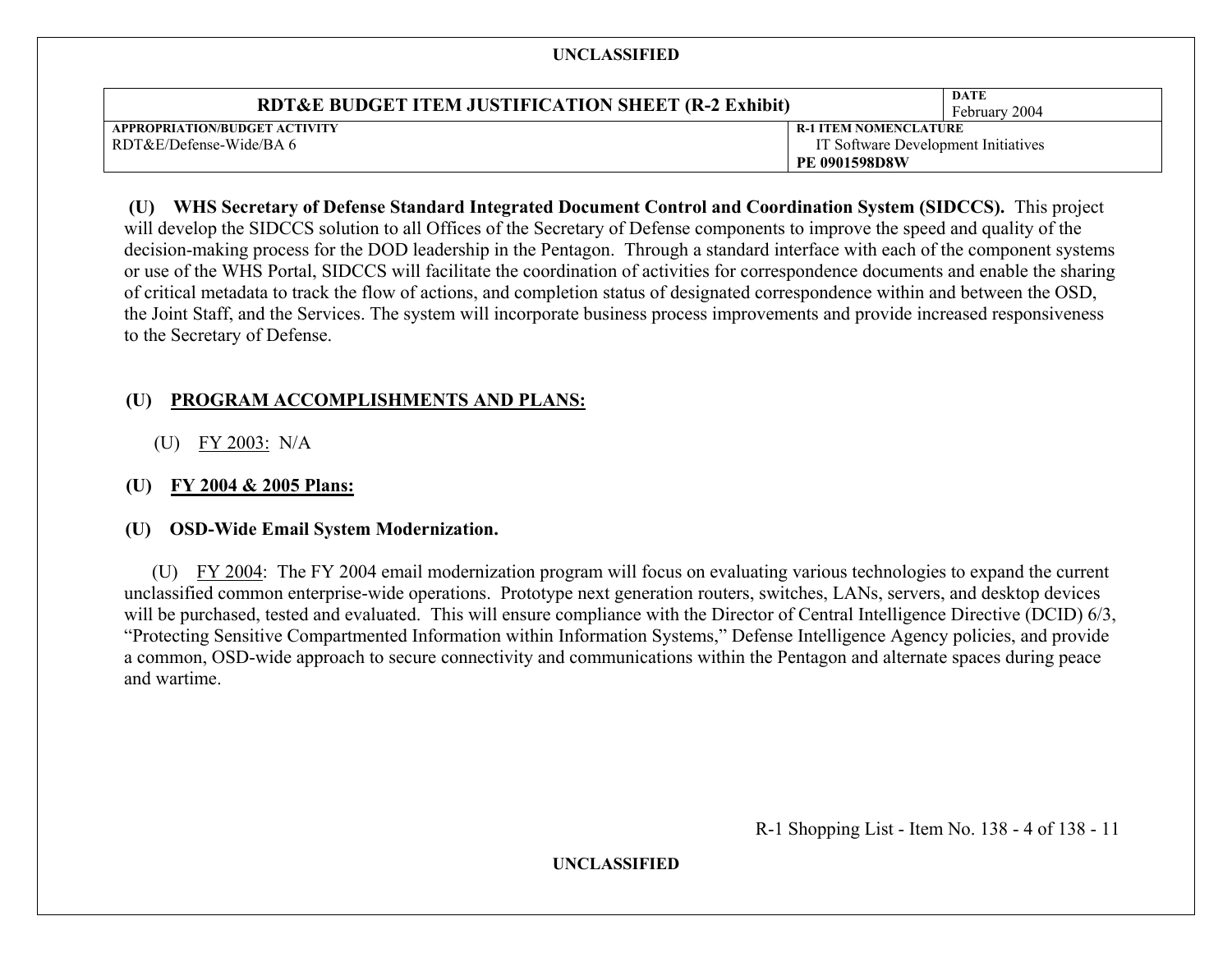| RDT&E BUDGET ITEM JUSTIFICATION SHEET (R-2 Exhibit) |                                     | DATE<br>February 2004 |
|-----------------------------------------------------|-------------------------------------|-----------------------|
| APPROPRIATION/BUDGET ACTIVITY                       | <b>R-1 ITEM NOMENCLATURE</b>        |                       |
| RDT&E/Defense-Wide/BA 6                             | IT Software Development Initiatives |                       |
|                                                     | <b>PE 0901598D8W</b>                |                       |

 (U) FY 2005: The FY 2005 e-mail modernization program will focus on evaluating next generation mass data storage requirements, and development of updated system and process design specifications, including information assurance, systems integration and continuity of operations requirements. Alternatives analyses, including comparative cost estimates will be prepared.

#### **(U) OSD-Wide Common Business Applications.**

#### **(U) 1. OSD-Wide Remote Access Service (RAS) & Wireless Network.**

 (U) FY 2004: Wireless communications strategically enhance business operations by providing a fast and virtually allencompassing access to the office. OSD Components are independently experimenting with cutting edge technologies, such as 802.11b LANS, tablet personal computers, new commercial releases of personal digital assistant devices, etc. The OSD CIO will focus its FY 2004 RAS and wireless program by leading a consolidated OSD effort to evaluate secure wireless local area networks (LANs), servers and desktop devices for common business use. Prototyped next generation secure wireless LANs, servers and desktop devices will be purchased, tested and evaluated. This will ensure compliance with the Pentagon Area Common IT Wireless Security Policy and provide a common, OSD-wide approach to wireless within the Pentagon and swing spaces during peace and wartime.

 (U) FY 2005: The OSD CIO will focus its FY 2005 RAS and wireless program by leading a consolidated OSD effort to evaluate next generation secure wireless personal digital assistant (PDA) devices to replace legacy PDAs. Updated PDA system and process design specifications will be prepared that include information assurance, systems integration and contingency requirements. Prototype next generation secure wireless PDAs will be purchased, tested and evaluated. This will ensure compliance with the Pentagon Area Common IT Wireless Security Policy and provide a common, OSD-wide approach to wireless within the Pentagon and swing spaces during peace and wartime.

R-1 Shopping List - Item No. 138 - 5 of 138 - 11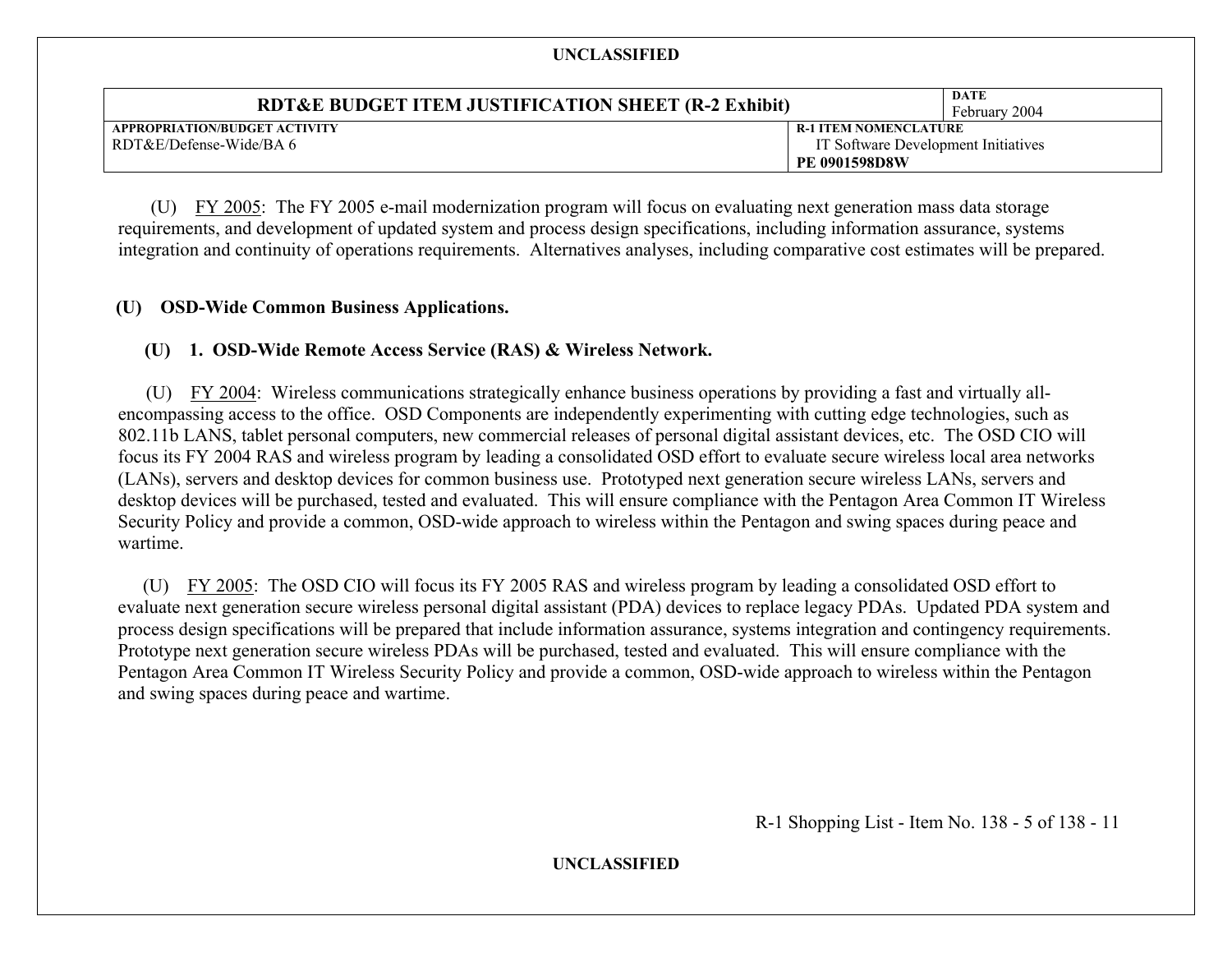| <b>RDT&amp;E BUDGET ITEM JUSTIFICATION SHEET (R-2 Exhibit)</b> |                                     | <b>DATE</b><br>February 2004 |
|----------------------------------------------------------------|-------------------------------------|------------------------------|
| APPROPRIATION/BUDGET ACTIVITY                                  | <b>R-1 ITEM NOMENCLATURE</b>        |                              |
| RDT&E/Defense-Wide/BA 6                                        | IT Software Development Initiatives |                              |
|                                                                | <b>PE 0901598D8W</b>                |                              |

#### **(U) 2. OSD-Wide Portal and Enhancements to OSD-Wide Implementation of Collaboration Tools.**

 (U) FY 2004: Inter-, intra-, and extra-net based portals are an affordable, "one-stop-shop" of integrating core business data (file, e-mail, reporting), content (news services), and services (e-mail, applications) for workers and customers. The OSD CIO will focus its FY 2004 OSD implementation of collaboration tools by developing enhancements to the existing collaboration tools introduced in FY2002 and FY2003. The enhancements will be based on requirements analyses of OSD business processes to determine those most useful and desired. Additionally, the OSD CIO will begin the OSD portal program by leading a consolidated OSD effort to design, develop and prototype an OSD-wide portal solution that establishes the foundation for net-centric operations. The OSD-wide portal directly supports the President's Management Agenda for e-Government and the ASD (NII's) DoD Net-Centric Data Strategy (May 9, 2003), for ensuring that "all data are visible, available, and usable – when needed and where needed – to accelerate decision cycles." The OSD-wide portal will integrate "best-of-breed" processes and technical solutions.

(U) FY 2005: The OSD CIO will focus its FY 2005 OSD portal and collaboration tools enhancement program by leading a continued consolidated OSD effort focusing on enhancing the OSD portal and collaboration tools capabilities developed or enhanced in FY 2004. Full benefits of these tools are best achieved through implementation of increasing plateaus of capability that can be learned and effectively used by the OSD staff. In FY 2005, a second plateau of capabilities will be designed, developed and prototyped incorporating lessons learned from the FY 2004 implementation. The FY 2005 enhancements will be based on requirements analyses of OSD business processes to determine those most useful and desired.

#### **(U) OUSD (P) Foreign Visits System (FVS).**

 (U) FY 2004: Develop software code changes to current FVS system. These software changes are brought upon by software enhancements to the existing application in areas such as data entry screens, new fields, added or changed reports and enhanced processing capabilities.

R-1 Shopping List - Item No. 138 - 6 of 138 - 11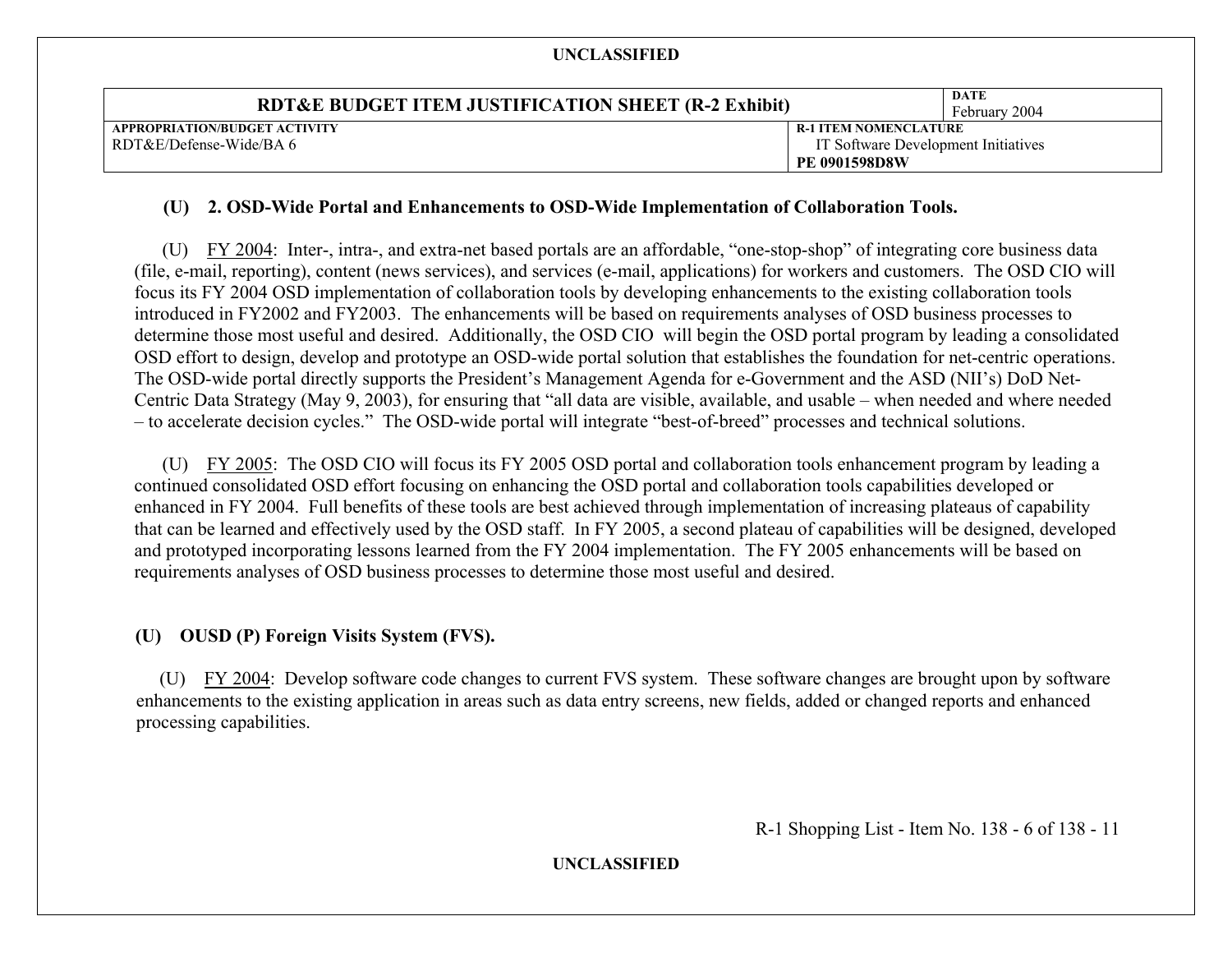| RDT&E BUDGET ITEM JUSTIFICATION SHEET (R-2 Exhibit) |                                     | DATE<br>February 2004 |
|-----------------------------------------------------|-------------------------------------|-----------------------|
| APPROPRIATION/BUDGET ACTIVITY                       | <b>R-1 ITEM NOMENCLATURE</b>        |                       |
| RDT&E/Defense-Wide/BA 6                             | IT Software Development Initiatives |                       |
|                                                     | <b>PE 0901598D8W</b>                |                       |

 (U) FY 2005: FVS support will include further development of software enhancements and strategies, software testing, and implementation of new capabilities.

# **(U) Office of the Under Secretary of Defense, Personnel & Readiness (OUSD (P&R)) Process Support Correspondence Management System.**

(U) FY 2004: N/A

 (U) FY 2005: A prototype correspondence management system will be developed to support the business processes of OUSD (P&R). The new system will replace a nine-year-old correspondence system with a thoroughly updated system that will take advantage of the latest technology to improve tracking and management of correspondence and other suspenses. The new system will leverage the work being done by WHS on the WHS Web Portal project or the OASD (Reserve Affairs) Documentum-based correspondence management project.

# **(U) Office of the Assistant Secretary of Defense, Reserve Affairs (OASD, (RA)) Correspondence System (TRACS).**

 (U) FY 2004: This project will develop an automated document/image records management and archival upgrade for TRACS. The system will be public key (PK) enabled. The system will interface with the Secretary of Defense Standard Integrated Document Control and Coordination System (SIDCCS). (OASD, (RA)) will finalize the pilot deployment, initiate the roll out plan, monitor acceptance, review performance, upgrade as needed and satisfy emerging new requirements.

(U) FY 2005: N/A

R-1 Shopping List - Item No. 138 - 7 of 138 - 11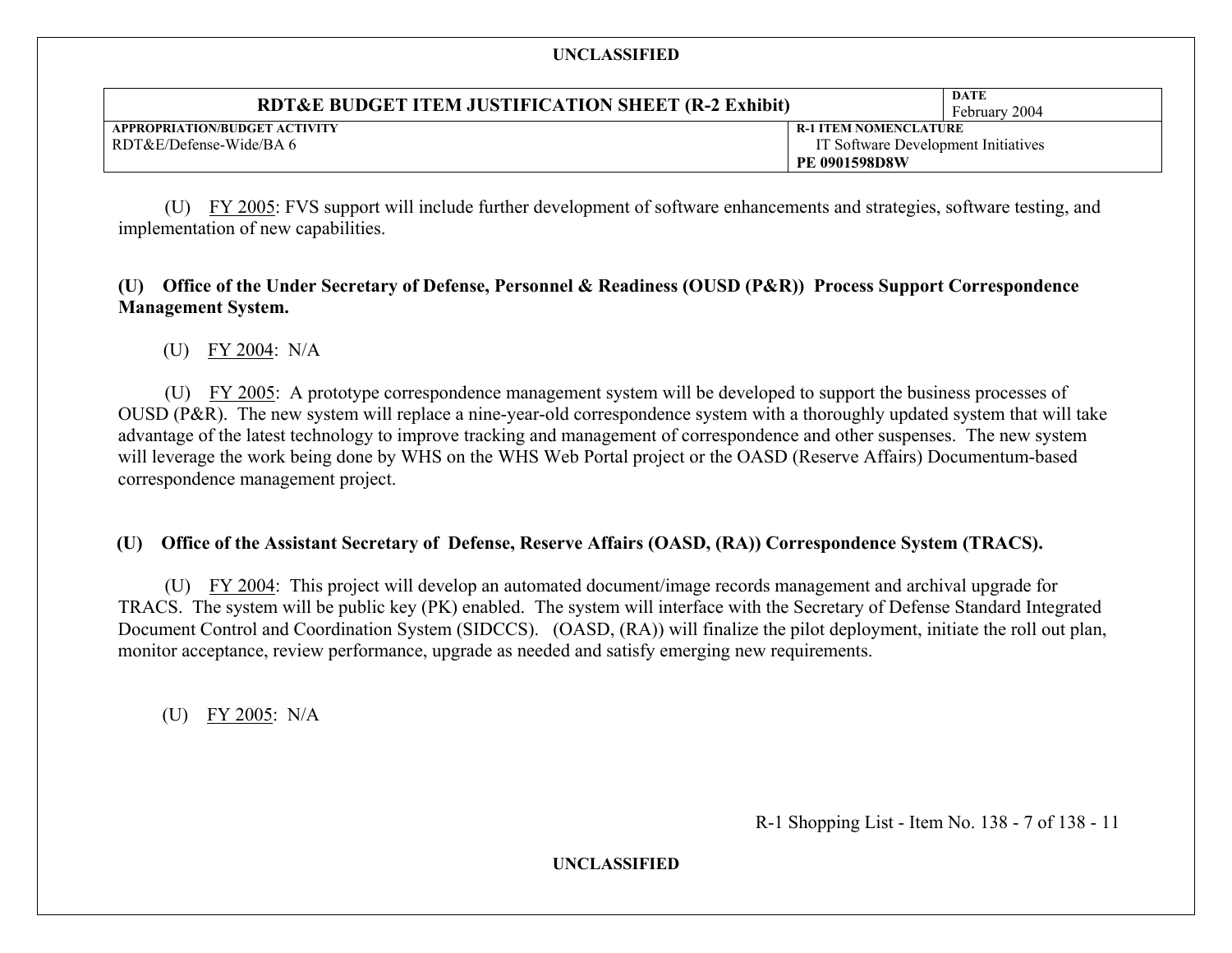| <b>RDT&amp;E BUDGET ITEM JUSTIFICATION SHEET (R-2 Exhibit)</b> |                                     | DATE<br>February 2004 |
|----------------------------------------------------------------|-------------------------------------|-----------------------|
| APPROPRIATION/BUDGET ACTIVITY                                  | <b>R-1 ITEM NOMENCLATURE</b>        |                       |
| RDT&E/Defense-Wide/BA 6                                        | IT Software Development Initiatives |                       |
|                                                                | <b>PE 0901598D8W</b>                |                       |

#### **(U) WHS Freedom of Information Act (FOIA) Xpress.**

 (U) FY 2004: This project will replace discontinued software and provide expanded functionality of Directorate for Freedom of Information and Security Review's (DFOISR) current redaction capability and integration with other agency FOIA programs. Replacement of the current extinct software requires acquisition of test articles, i.e., necessary software, middleware, integration tools, and allow for the conduct of developmental testing and initial operational test and evaluation prior to system acceptance. This project will bring DFOISR capabilities into alignment with its supported organizations and facilitate improved customer interface and support.

(U) FY 2005: N/A

# **(U) WHS Secretary of Defense (SECDEF) Standard Integrated Document Control and Coordination System (SIDCCS).**

 (U) FY 2004: This project will provide for software development and testing of an initial prototype, implementation of business process changes and alignment of organizational capabilities allowing a standard interface with each of the component systems, or use of the WHS Portal. SIDCCS will facilitate the coordination of activities for correspondence documents and enable the sharing of critical metadata to track the flow of actions, and completion status of designated correspondence within and between the Offices of the Secretary of Defense, the Joint Staff, and the Services. Constituents' requirements for the initial SIDCCS system prototype were developed during FY 2003 and a prototype (customized COTS) purchased from FEDSIM which will require additional development, interoperability testing and certification in FY 2004.

(U) FY 2005: N/A

R-1 Shopping List - Item No. 138 - 8 of 138 - 11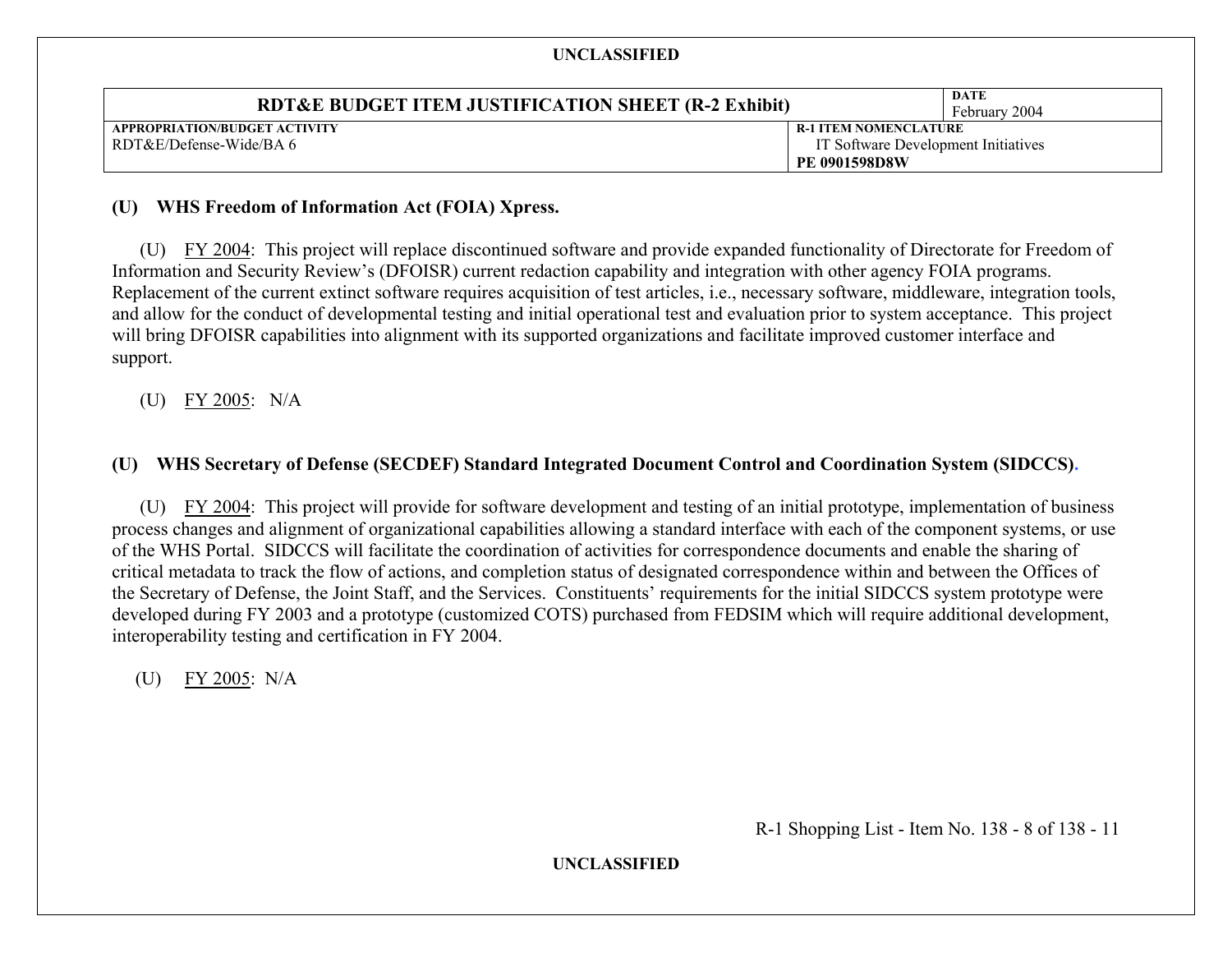#### **UNCLASSIFIED RDT&E BUDGET ITEM JUSTIFICATION SHEET (R-2 Exhibit)**  $\left|\begin{array}{c} \text{DATE} \\ \text{February 2004} \end{array}\right|$ **APPROPRIATION/BUDGET ACTIVITY**  RDT&E/Defense-Wide/BA 6 **R-1 ITEM NOMENCLATURE**  IT Software Development Initiatives **PE 0901598D8W**

| (U) B. Program Change Summary        | <b>FY</b><br>2003 | $\mathbf{F}\mathbf{Y}$<br>2004 | $\bf{F}V$<br>2005 | <b>Total Cost</b> |
|--------------------------------------|-------------------|--------------------------------|-------------------|-------------------|
| President's FY2004 Budget Submission |                   | 1.905                          | 1.700             | Continuing        |
| Appropriated Value                   |                   | 1.767                          |                   |                   |
| Adjustments to Appropriated Value    |                   |                                |                   |                   |
| a. Congressionally Directed          |                   | (.138)                         |                   |                   |
| <b>Undistributed Reduction</b>       |                   |                                |                   |                   |
| b. Rescission/Below-threshold        |                   |                                |                   |                   |
| Reprogramming, Inflation Adjustment  |                   |                                |                   |                   |
| c. Other (internal reprogramming)    |                   |                                |                   |                   |
| Current FY 2005 Budget Submission    |                   | 1.767                          | 1.700             | Continuing        |

# **(U) Change Summary Explanation**:

- **(U) Funding:** FY 2004 funding changes were a result of Congressionally Directed Undistributed Reductions.
- **(U) Schedule**: N/A
- **(U) Technical**: N/A
- **(U) C. Other Program Funding Summary Cost**: N/A

R-1 Shopping List - Item No. 138 - 9 of 138 - 11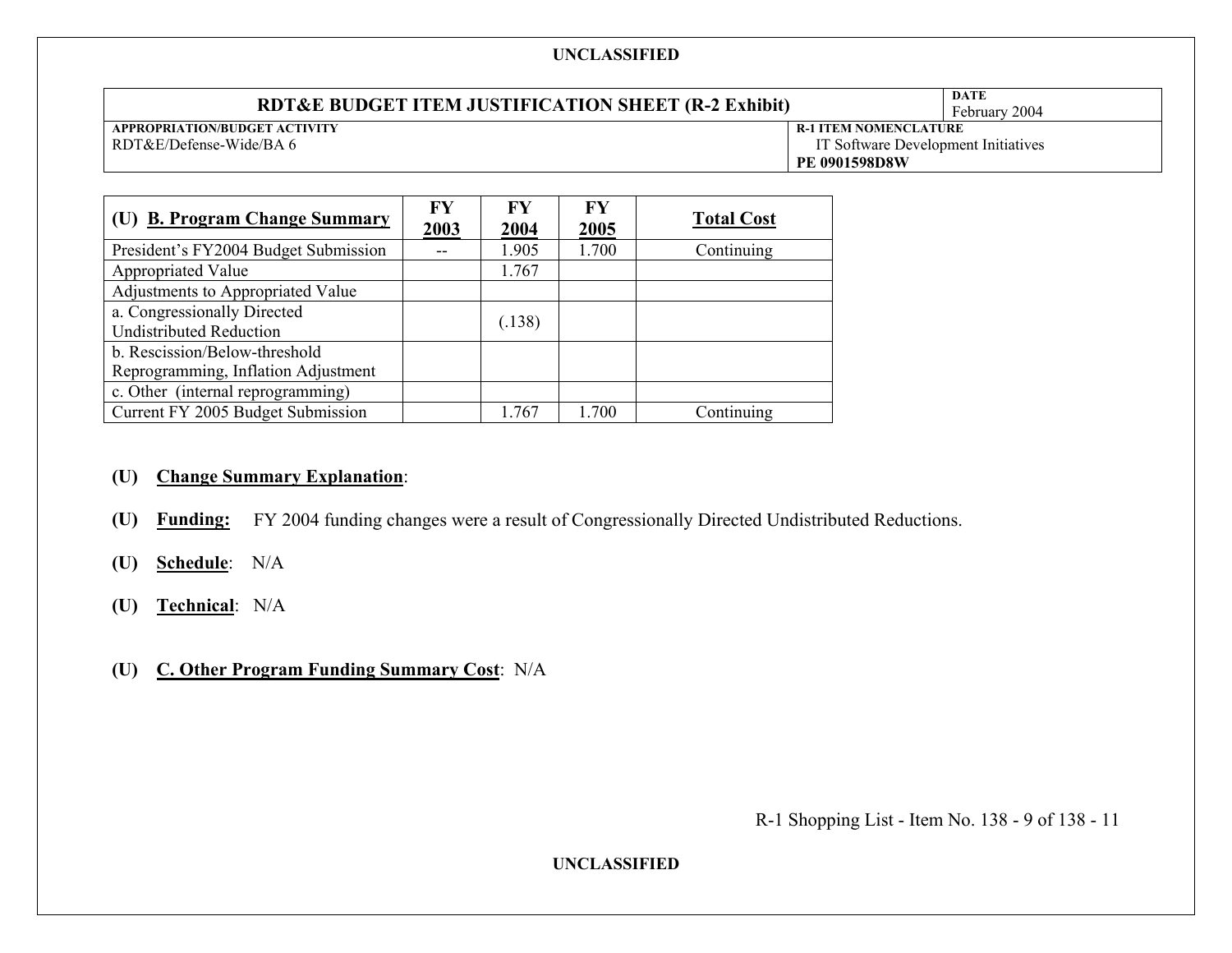| <b>RDT&amp;E BUDGET ITEM JUSTIFICATION SHEET (R-2 Exhibit)</b> |                                     | DATE<br>February 2004 |
|----------------------------------------------------------------|-------------------------------------|-----------------------|
| APPROPRIATION/BUDGET ACTIVITY                                  | <b>R-1 ITEM NOMENCLATURE</b>        |                       |
| RDT&E/Defense-Wide/BA 6                                        | IT Software Development Initiatives |                       |
|                                                                | <b>PE 0901598D8W</b>                |                       |

### **(U) D. Acquisition Strategy**:

**(U) OSD-Wide Email System Modernization.** The Defense Contracting Command-Washington (DCC-W) will be the project contracting office, and oversee contract competition and make the award. Office of the Secretary of Defense Chief Information Officer's (OSD CIO) staff will prepare statements of work (SOWs) based on the OSD Information Technology (IT) Executive Committee's approved OSD Strategic IT Plan objectives for the OSD-Wide E-mail System Modernization project. The SOWs will be competed among awardees of the OSD IT Support Blanket Purchase Agreement contract. OSD CIO staff support the source selection evaluation panels, provide contract technical management and administration functions. The Washington Headquarters Services, Director, Information Operations and Reports provides financial oversight and controls.

**(U) OSD-Wide Common Business Applications**. DCC-W will be the project contracting office, and oversee contract competition and make the award. The OSD CIO staff will prepare SOWs based on the OSD IT Executive Committee's approved OSD Strategic IT Plan objectives for OSD-Wide portal and enhanced collaboration tools programs. The SOWs will be competed among awardees of the OSD IT Support Blanket Purchase Agreement contract. OSD CIO staff support the source selection evaluation panels, provide contract technical management and administration functions. The Washington Headquarters Services, Director, Information Operations and Reports provides financial oversight and controls.

**(U) OUSD (P) Foreign Visits System.** Policy's Acquisition Strategy will consist of using existing, experienced contractor support with the current Policy contract vehicle, DASW01-00-D-0003. Technical oversight will be provided by the Contracting Officer Representative and technical/financial oversight by the OUSD (P) Information Technology Manager (ITM).

**(U) OUSD (P&R) Process Support Correspondence Management System.** OUSD (P&R) will use an existing IDIQ or GSA schedule contract, to be competed with full and open competition. OUSD (P&R) ITM provides technical and financial oversight.

R-1 Shopping List - Item No. 138 - 10 of 138 - 11